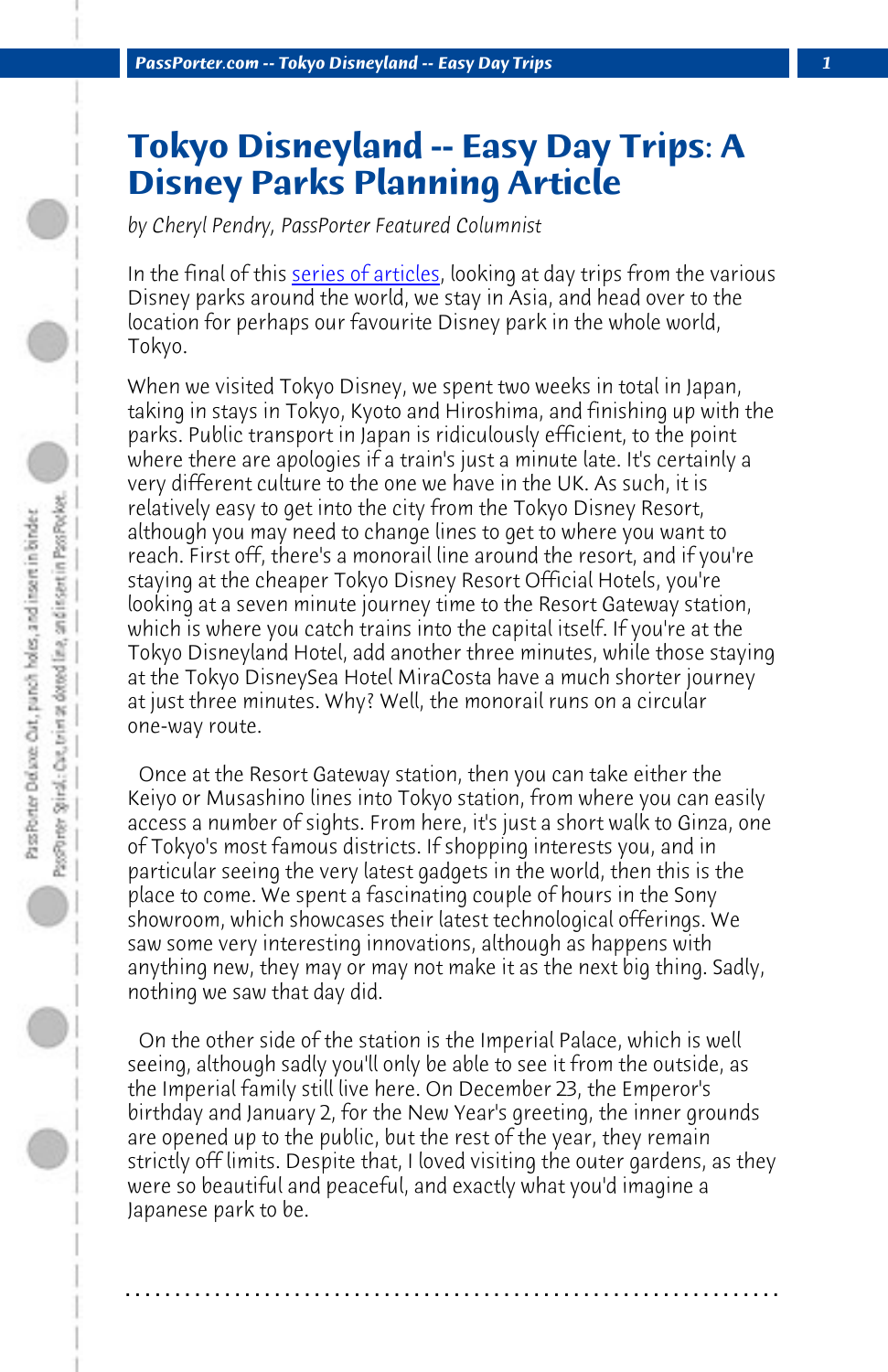*PassPorter.com -- Tokyo Disneyland -- Easy Day Trips (continued) 2*

Something you wouldn't imagine necessarily is the Tokyo Tower, which frankly looks like a cheaper version of the Eiffel Tower. It's one of those structures that people either love or loathe. I liked it, and the views from it over the city below are stunning, especially at night when [we visite](http://www.tokyometro.jp/en/)d.

 [Further out, to th](http://www.tokyometro.jp/en/)e north of the city, there are a number of other things to see. From Ginza or Shimbashi, both close to the Ginza district or a subway stop from Tokyo, you can take the Ginza line north to Ueno. Here, I will say it's well worth avoiding the subway in Tokyo at rush hour, although in fairness, if you're staying at the parks, by the time you get into the city, the worst will be over and done with. Trust me, no matter how little personal space you're used to on your own underground system, it will be nothing compared to Tokyo. We'd seen footage of people literally being beaten on to trains by staff to fit more people in, and I was a little sceptical, but we saw that for ourselves on our trip. It is a surreal and terrifying sight, and after that, suddenly when you return home, you find yourself able to squeeze on to much smaller spaces on trains, thinking "well, they manage that in Japan!"

 Navigating the subway in Tokyo isn't that hard either, as it is colour coded, and they are very keen to help tourists. They have an English language website which includes a useful guide to help you get around the metro, and perhaps best of all, they always have English language on their signs, as well as Kanji, Hiragana, and Katakana, the peculiar three systems of Japanese writing. I did learn some limited Japanese before our trip, but we didn't need it at all to navigate our way around Tokyo.

 Once you get to Ueno, Ueno Park is a beautiful destination. We were fortunately enough to be there for the cherry blossom season, hanami, which is a major national celebration, which made the park even more special. It's home to many things, including a pagoda dating from the 17th century, shrines, the Tokyo National Museum, and the National Science Museum. Sadly, we didn't make it to either on our trip, as the cherry blossom kind of took over, but we definitely want to make it to the National Museum the next time we visit, and hopefully there will be a next time.

 If temples are your thing, and let's face it, it's one of the things many people think of when they think of in Japan, then the Senso-ji Temple, is the place to head for. Three stops further along the Ginza line from Ueno, it's easy to find, and it's well worth it. It's Tokyo's most sacred and spectacular temple, and the first shrine on this site dates from the seventh century. Sadly, World War II and the devastation it brought to this country meant that what you see do is only a replica, but it follows the historic layout.

**. . . . . . . . . . . . . . . . . . . . . . . . . . . . . . . . . . . . . . . . . . . . . . . . . . . . . . . . . . . . . . . . . .**